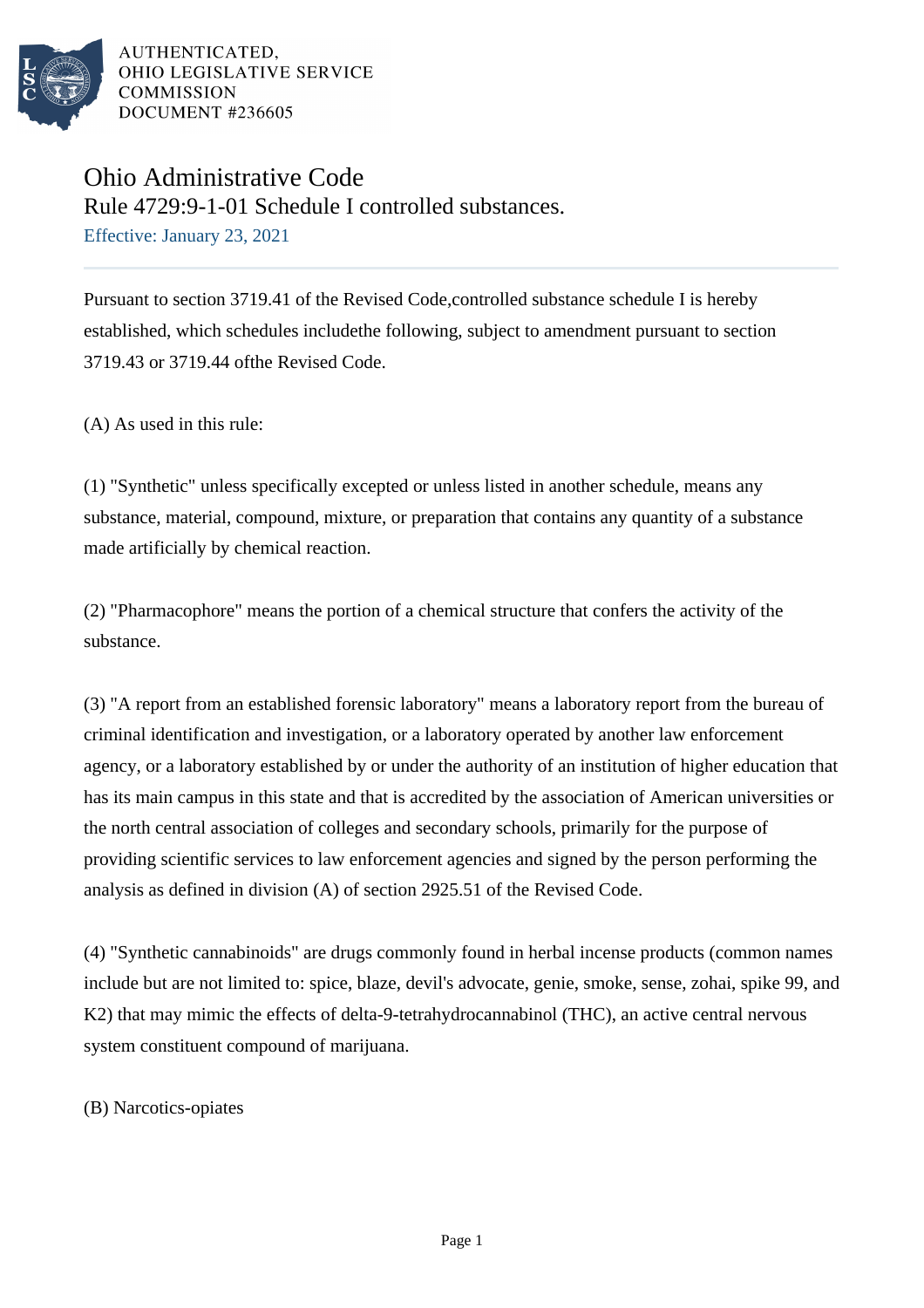

Any of the following opiates, including their isomers, esters, ethers, salts, and salts of isomers, esters, and ethers, unless specifically excepted under federal drug abuse control laws, whenever the existence of these isomers, esters, ethers, and salts is possible within the specific chemical designation (for purposes of 3-methylthiofentanyl only, the term isomer includes the optical and geometric isomers):

(1) Acetyl-alpha-methylfentanyl (N-[1-(1-methyl-2-phenethyl)-4-piperidinyl]-N-phenylacetamide);

(2) Acetylmethadol;

(3) Acetyl fentanyl (N-(1-phenethylpiperidin-4-yl)-N-phenylacetamide);

(4) Acryl fentanyl (N-(1-phenethylpiperidin-4-yl)-N-phenylacrylamide; other name: acryloylfentanyl);

(5) AH-7921 (3,4-dichloro-N-[(1-dimethylamino) cyclohexylmethyl]benzamide;

(6) Allylprodine;

(7) Alphacetylmethadol (except levo-alphacetylmethadol, also known as levo-alpha- acetylmethadol, levomethadyl acetate, or LAAM);

(8) Alphameprodine;

(9) Alphamethadol;

(10) Alpha-methylfentanyl (N-[1-(alpha-methyl-beta-phenyl)ethyl-4-piperidyl] propionanilide; 1- (1 methyl-2-phenylethyl)-4-(N-propanilido) piperidine);

(11) Alpha-methylthiofentanyl (N-[1-methyl-2-(2-thienyl)ethyl-4-piperidinyl]-Nphenylpropanamide);

(12) Benzethidine;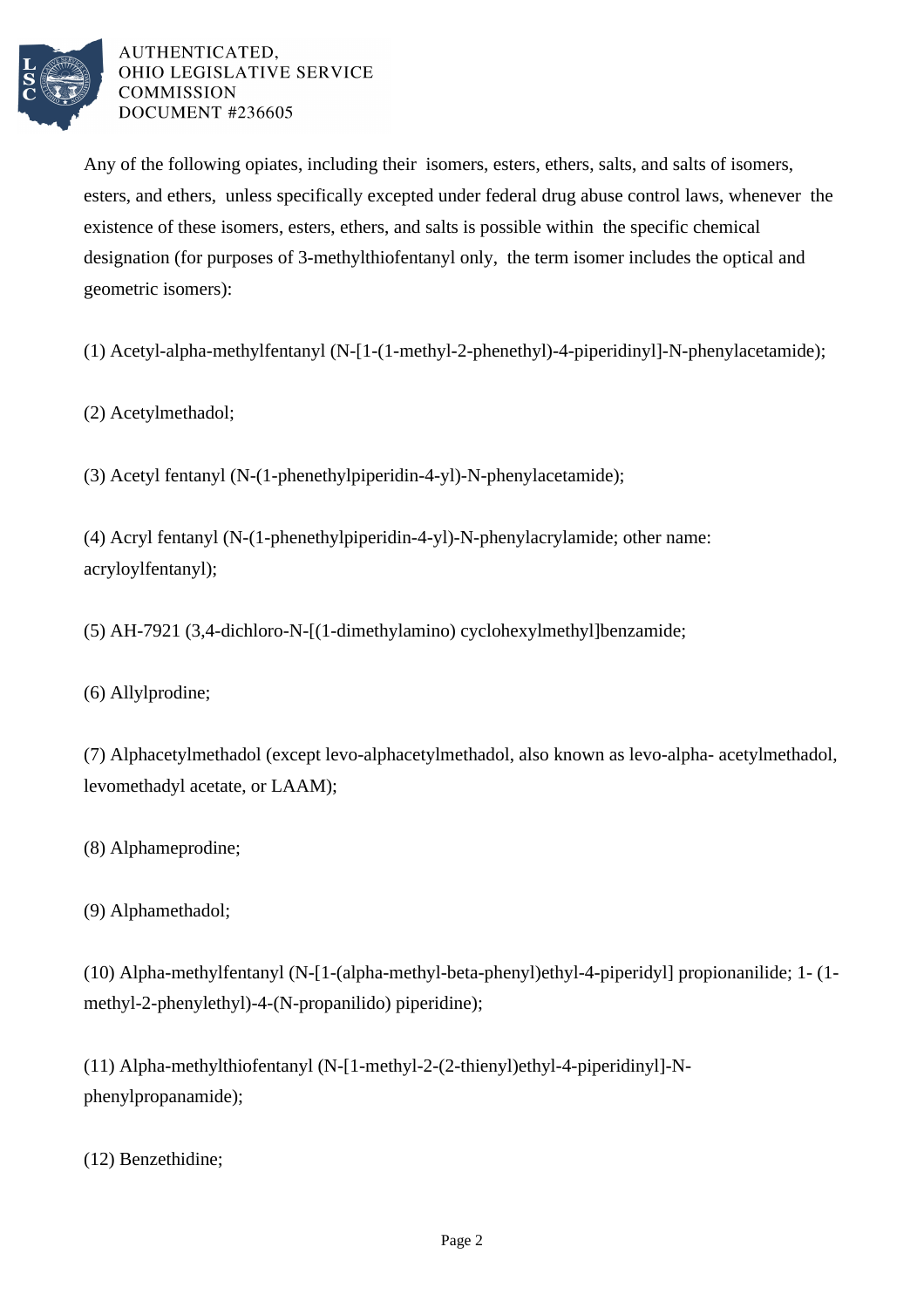

(13) Betacetylmethadol;

(14) Beta-hydroxyfentanyl (N-[1-(2-hydroxy-2-phenethyl-4-piperidinyl]-N- phenylpropanamide);

(15) Beta-hydroxy-3-methylfentanyl (other name: N-[1-(2-hydroxy-2-phenethyl)-3-methyl-4 piperidinyl]-N- phenylpropanamide);

(16) N-[1-[2-hydroxy-2-(thiophen-2-yl)ethyl]piperidin-4-yl]-N-phenylpropionamide (other name: beta-Hydroxythiofentanyl);

- (17) Betameprodine;
- (18) Betamethadol;
- (19) Betaprodine;
- (20) Butyryl fentanyl (N-(1-phenethylpiperidin-4-yl)-N-phenylbutyramide);
- (21) Clonitazene;
- (22) Dextromoramide;
- (23) Diampromide;
- (24) Diethylthiambutene;
- (25) Difenoxin;
- (26) Dimenoxadol;
- (27) Dimepheptanol;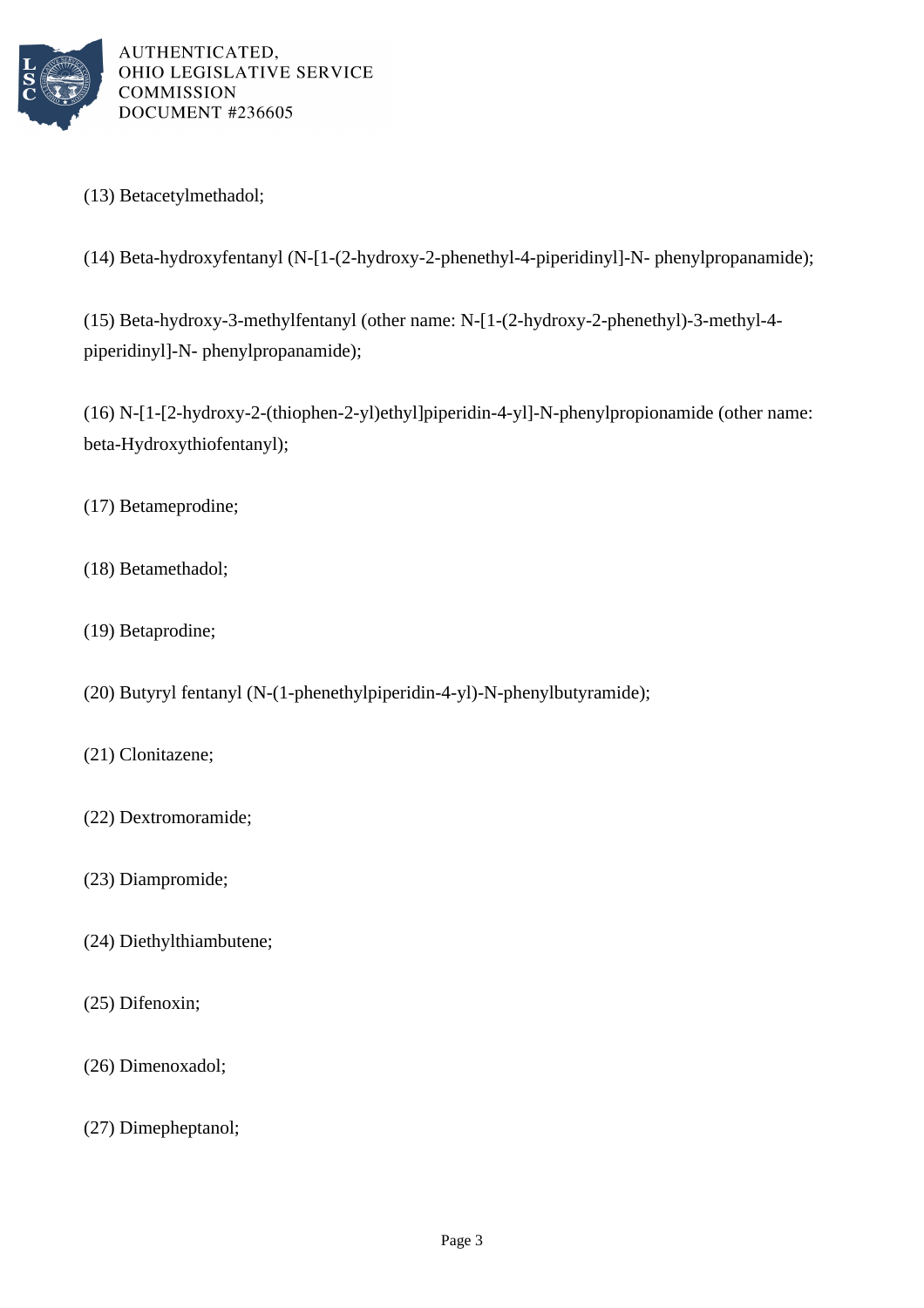

- (28) Dimethylthiambutene;
- (29) Dioxaphetyl butyrate;
- (30) Dipipanone;
- (31) Ethylmethylthiambutene;
- (32) Etonitazene;
- (33) Etoxeridine;

(34) 4-Fluoroisobutyryl fentanyl (N-(4-fluorophenyl)-N-(1-phenethylpiperidin-4-yl)isobutyramide; other name: para-fluoroisobutyryl fentanyl);

(35) Furanyl fentanyl (N-(1-phenethylpiperidin-4-yl)-N-phenylfuran-2-carboxamide);

- (36) Furethidine;
- (37) Hydroxypethidine;
- (38) Ketobemidone;
- (39) Levomoramide;
- (40) Levophenacylmorphan;
- (41) 3-methylfentanyl (N-[3-methyl-1-(2-phenylethyl)-4-piperidyl]-N- phenylpropanamide);
- (42) 3-methylthiofentanyl (N-[3-methyl-1-[2-(thienyl)ethyl]-4-piperidinyl]-N- phenylpropanamide);
- (43) Morpheridine;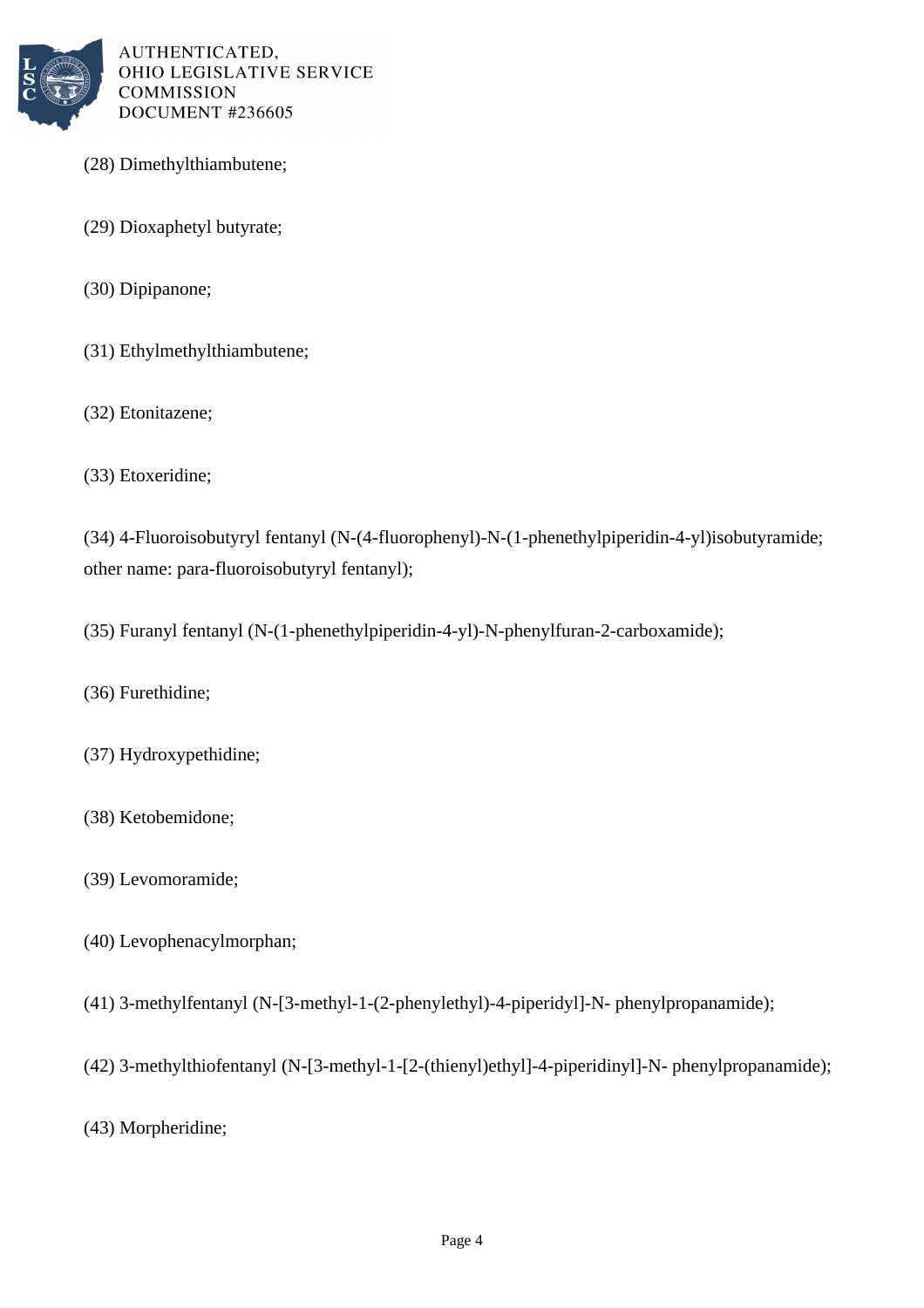

- (44) MPPP (1-methyl-4-phenyl-4-propionoxypiperidine);
- (45) MT-45 (1-cyclohexyl-4-(1,2-diphenylethyl)piperazine);
- (46) Noracymethadol;
- (47) Norlevorphanol;
- (48) Normethadone;
- (49) Norpipanone;
- (50) Ocfentanil  $(N-(2-fluorophenyl)-2-methoxy-N-(1-phenethylpiperidin-4-yl)acetamide);$
- (51) Para-fluorofentanyl (N-(4-fluorophenyl)-N-[1-(2-phenethyl)-4-piperidinyl]propanamide;
- (52) PEPAP (1-(2-phenethyl)-4-phenyl-4-acetoxypiperidine;
- (53) Phenadoxone;
- (54) Phenampromide;
- (55) Phenomorphan;
- (56) Phenoperidine;
- (57) Piritramide;
- (58) Proheptazine;
- (59) Properidine;
- (60) Propiram;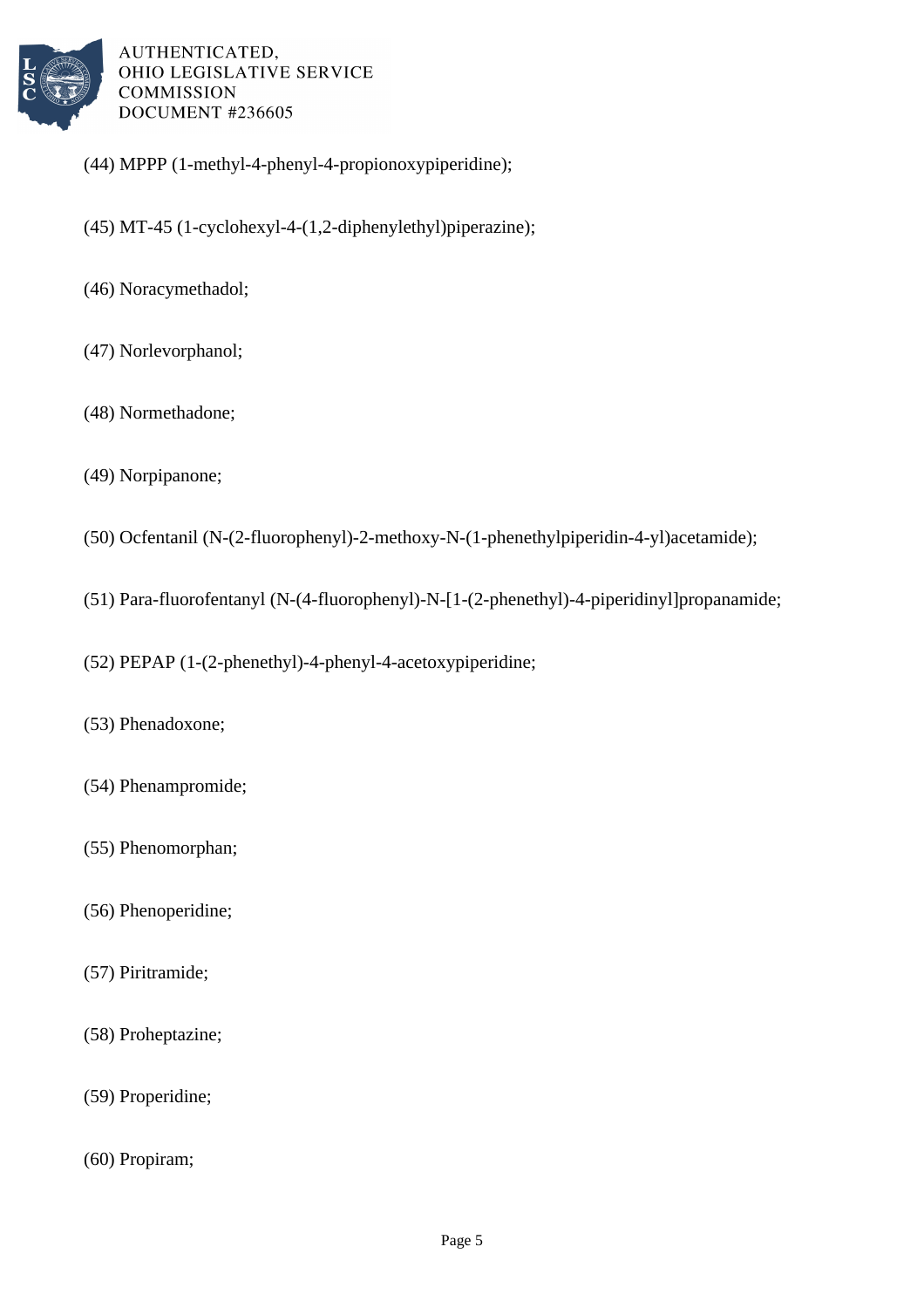

#### (61) Racemoramide;

(62) Tetrahydrofuranyl fentanyl (N-(1-phenethylpiperidin-4-yl)-N-phenyltetrahydrofuran-2 carboxamide);

(63) Thiofentanyl (N-phenyl-N-[1-(2-thienyl)ethyl-4-piperidinyl]-propanamide;

(64) Tilidine;

(65) Trimeperidine;

(66) U-47700 (3,4-Dichloro-N-[2-(dimethylamino)cyclohexyl]-N-methylbenzamide);

 $(67)$  Except as otherwise provided in this chapter, any compound that meets all of the following fentanyl pharmacophore requirements to bind at the mu receptor, as identified by a report from an established forensic laboratory:

(a) A chemical scaffold consisting of both of the following:

(i) A five, six, or seven member ring structure containing a nitrogen, whether or not further substituted;

(ii) An attached nitrogen to the ring, whether or not that nitrogen is enclosed in a ring structure, including an attached aromatic ring or other lipophilic group to that nitrogen.

(b) A polar functional group attached to the chemical scaffold, including but not limited to, a hydroxyl, ketone, amide, or ester;

(c) An alkyl or aryl substitution off the ring nitrogen of the chemical scaffold; and

(d) The compound has not been approved for medical use by the United States food and drug administration.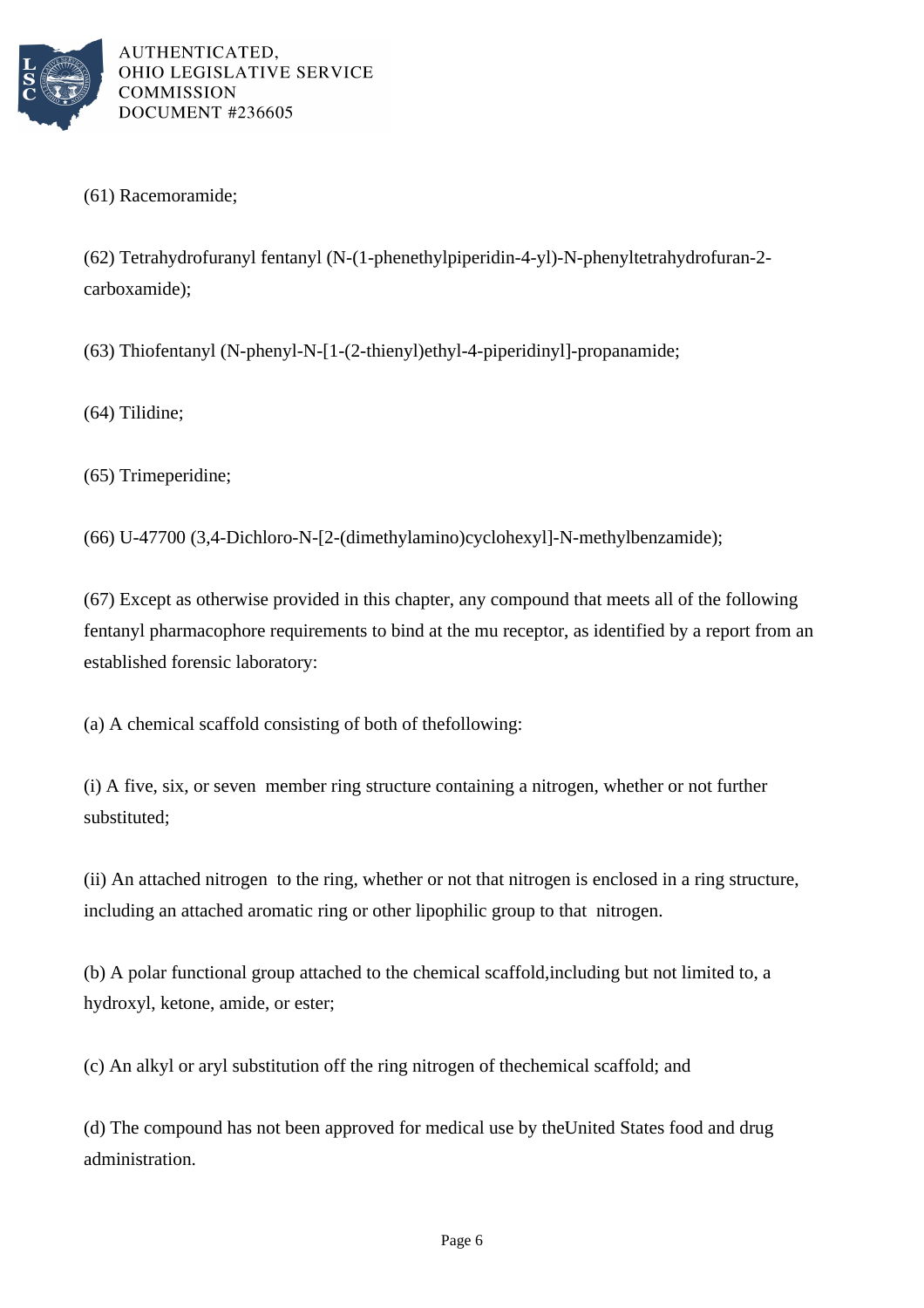

(68) N,N-Diethyl-2-[[4-(1-methylethoxy)phenyl]methyl]-5-nitro-1H-benzimidazole-1-ethanamine (isotonitazene).

(C) Narcotics-opium derivatives

Any of the following opium derivatives, including their salts, isomers, and salts of isomers, unless specifically excepted under federal drug abuse control laws, whenever the existence of these salts, isomers, and salts of isomers is possible within the specific chemical designation:

(1) Acetorphine;

- (2) Acetyldihydrocodeine;
- (3) Benzylmorphine;
- (4) Codeine methylbromide;
- (5) Codeine-n-oxide;
- (6) Cyprenorphine;
- (7) Desomorphine;
- (8) Dihydromorphine;
- (9) Drotebanol;
- (10) Etorphine (except hydrochloride salt);
- (11) Heroin;
- (12) Hydromorphinol;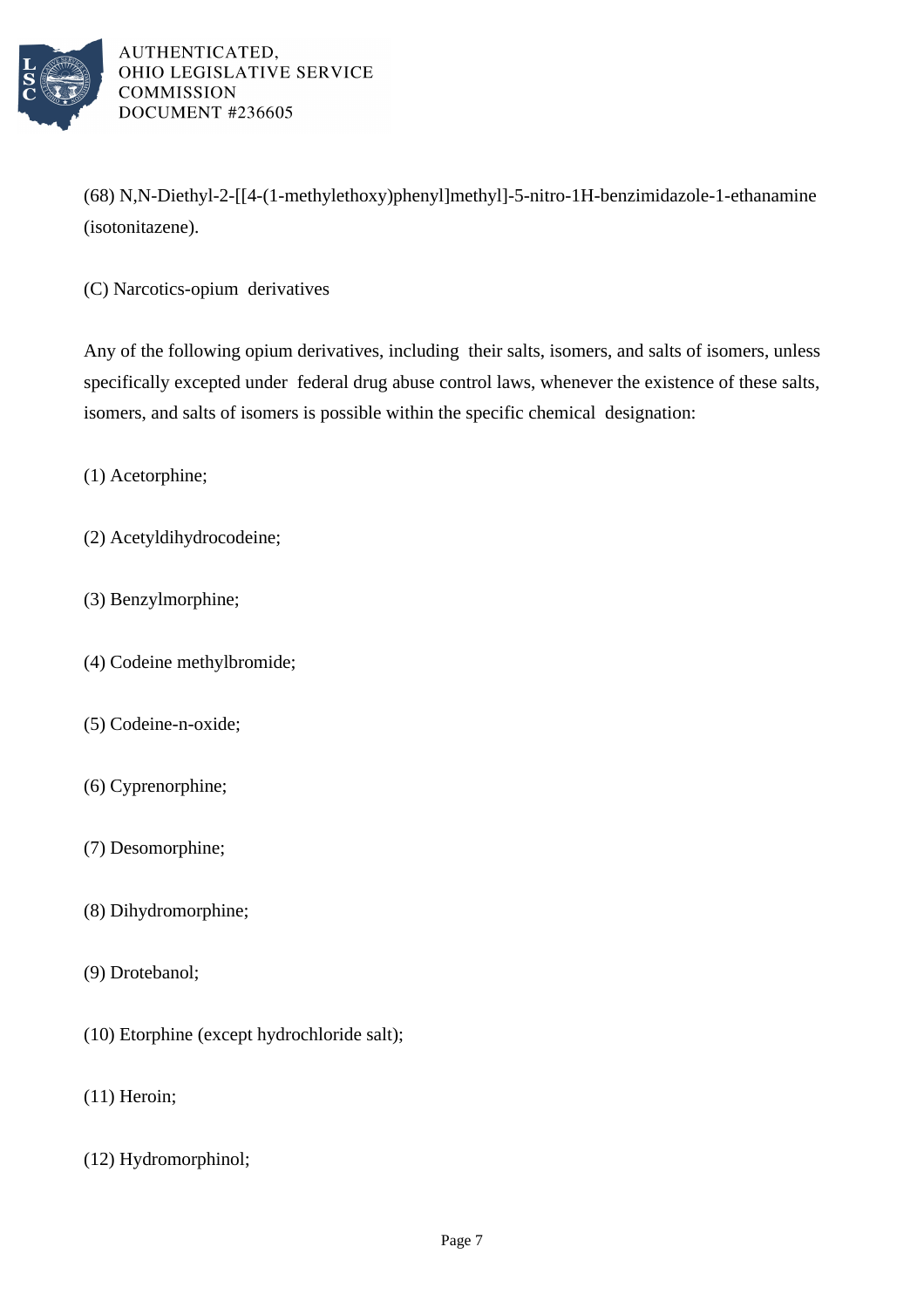

- (13) Methyldesorphine;
- (14) Methyldihydromorphine;
- (15) Morphine methylbromide;
- $(16)$  Morphine methylsulfonate;
- (17) Morphine-n-oxide;
- (18) Myrophine;
- (19) Nicocodeine;
- (20) Nicomorphine;
- (21) Normorphine;
- (22) Pholcodine;
- (23) Thebacon;
- $(24)$  6-monoacetylmorphine  $(6-MAM)$ .

## (D) Hallucinogens

Any material, compound, mixture, or preparation that contains any quantity of the following hallucinogenic substances, including their salts, isomers, and salts of isomers, unless specifically excepted under federal drug abuse control laws, whenever the existence of these salts, isomers, and salts of isomers is possible within the specific chemical designation. For the purposes of this division only, "isomer" includes the optical isomers, position isomers, and geometric isomers.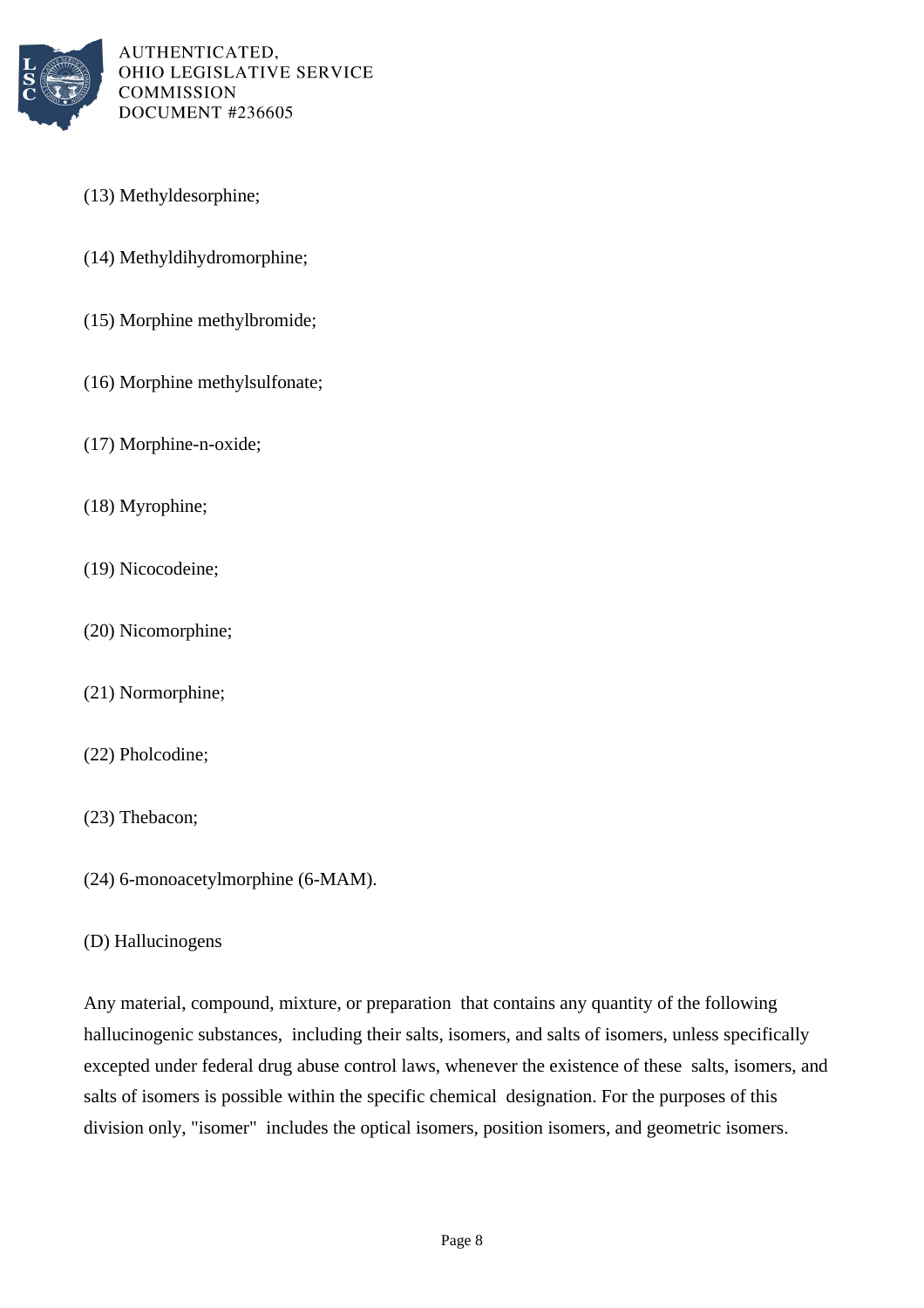

(1) Alpha-ethyltryptamine (some trade or other names: etryptamine; Monase; alpha-ethyl-1Hindole-3-ethanamine; 3-(2-aminobutyl) indole; alpha-ET; and AET);

(2) 4-bromo-2,5-dimethoxyamphetamine (some trade or other names: 4-bromo-2,5-dimethoxyalpha-methyphenethylamine; 4-bromo-2,5-DMA);

(3) 4-bromo-2,5-dimethoxyphenethylamine (some trade or other names: 2-(4-bromo-2,5 dimethoxyphenyl)-1-aminoethane; alpha-desmethyl DOB; 2C-B, Nexus);

(4) 2,5-dimethoxyamphetamine (some trade or other names: 2,5-dimethoxy-alphamethylphenethylamine; 2,5-DMA);

(5) 2,5-dimethoxy-4-ethylamphetamine (some trade or other names: DOET);

(6) 2,5-dimethoxy-4-(n)-propylthiophenethylamine (other name:  $2C-T-7$ );

(7) 4-methoxyamphetamine (some trade or other names: 4-methoxy-alpha- methylphenethylamine; paramethoxyamphetamine; PMA);

(8) 5-methoxy-3,4-methylenedioxy-amphetamine;

(9) 4-methyl-2,5-dimethoxy-amphetamine (some trade or other names: 4-methyl-2,5-dimethoxyalpha-methylphenethylamine; "DOM" and "STP");

(10) 3,4-methylenedioxy amphetamine (MDA);

(11) 3,4-methylenedioxymethamphetamine (MDMA);

(12) 3,4-methylenedioxy-N-ethylamphetamine (also known as N-ethyl-alpha-methyl-3,4(methylenedioxy)phenethylamine, N-ethyl MDA, MDE, MDEA);

(13) N-hydroxy-3,4-methylenedioxyamphetamine (also known as N-hydroxy-alpha-methyl-3,4(methylenedioxy)phenethylamine and N-hydroxy MDA);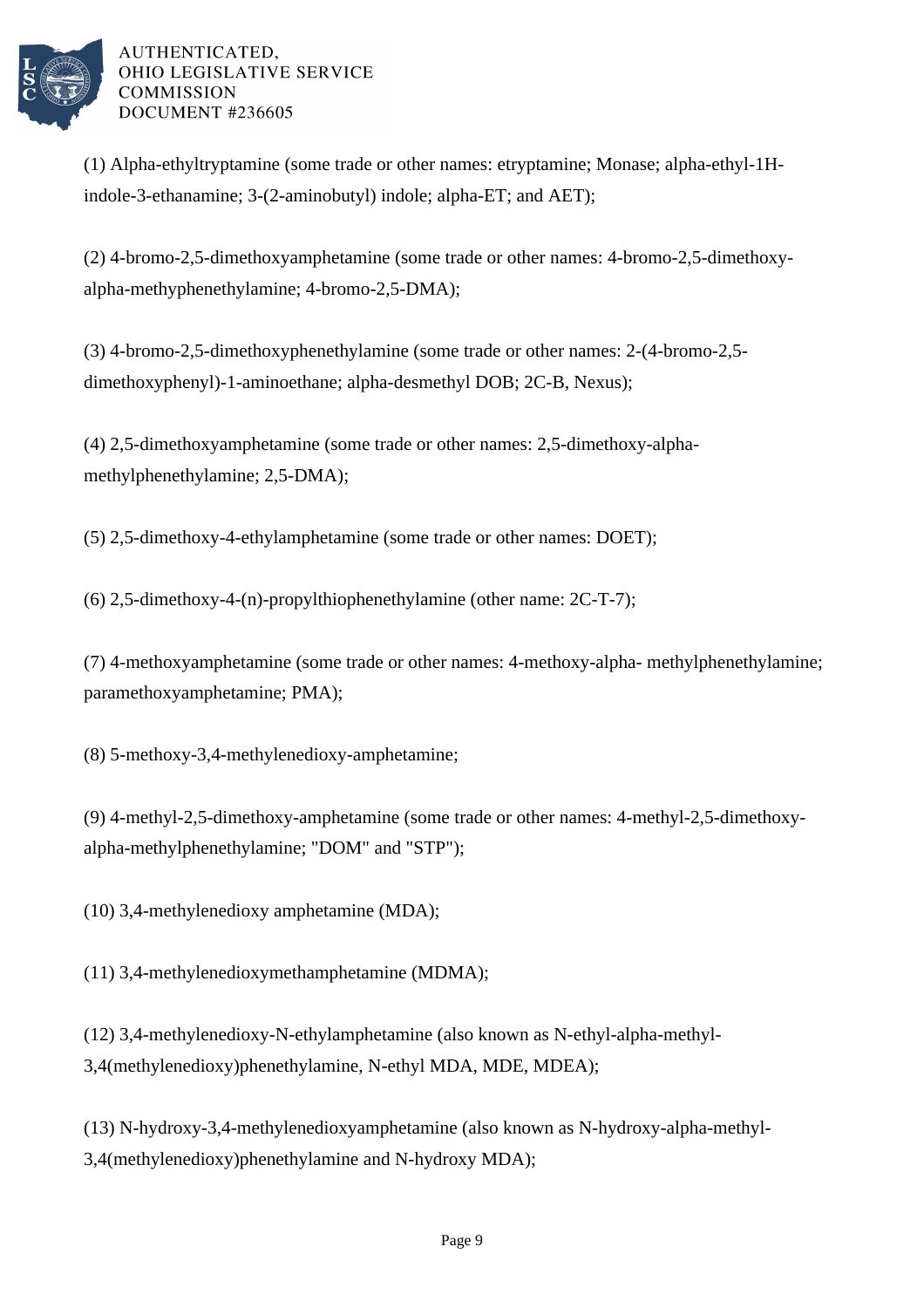

(14) 3,4,5-trimethoxy amphetamine;

(15) 5-methoxy-N,N-dimethyltryptamine (some trade or other names: 5-methoxy-3-[2- (dimethylamino)ethyl]indole; 5-MeO-DMT);

(16) Alpha-methyltryptamine (other name: AMT);

(17) Bufotenine (some trade or other names: 3-(beta-dimethylaminoethyl)-5-hydroxyindole; 3-(2 dimethylaminoethyl)-5-indolol; N, N-dimethylserotonin; 5-hydroxy-N, N-dimethyltryptamine; mappine);

 $(18)$  Diethyltryptamine (some trade or other names: N, N-diethyltryptamine; DET);

(19) Dimethyltryptamine (some trade or other names: DMT);

(20) 5-methoxy-N,N-diisopropyltryptamine (other name: 5-MeO-DIPT);

(21) Ibogaine (some trade or other names: 7-ethyl-6,6beta,7,8,9,10,12,13-octahydro-2-methoxy- $6,9$ methano- 5H-pyrido[1',2':1,2] azepino [5, 4-b] indole; tabernanthe iboga);

(22) Lysergic acid diethylamide;

(23) Marihuana;

(24) Mescaline;

(25) Parahexyl (some trade or other names:  $3$ -hexyl-1- hydroxy-7,8,9,10-tetrahydro-6,6,9- trimethyl-6H-dibenzo[b,d]pyran; synhexyl);

(26) Peyote (meaning all parts of the plant presently classified botanically as "Lophophora williamsii Lemaire," whether growing or not, the seeds of that plant, any extract from any part of that plant, and every compound, manufacture, salts, derivative, mixture, or preparation of that plant, its seeds, or its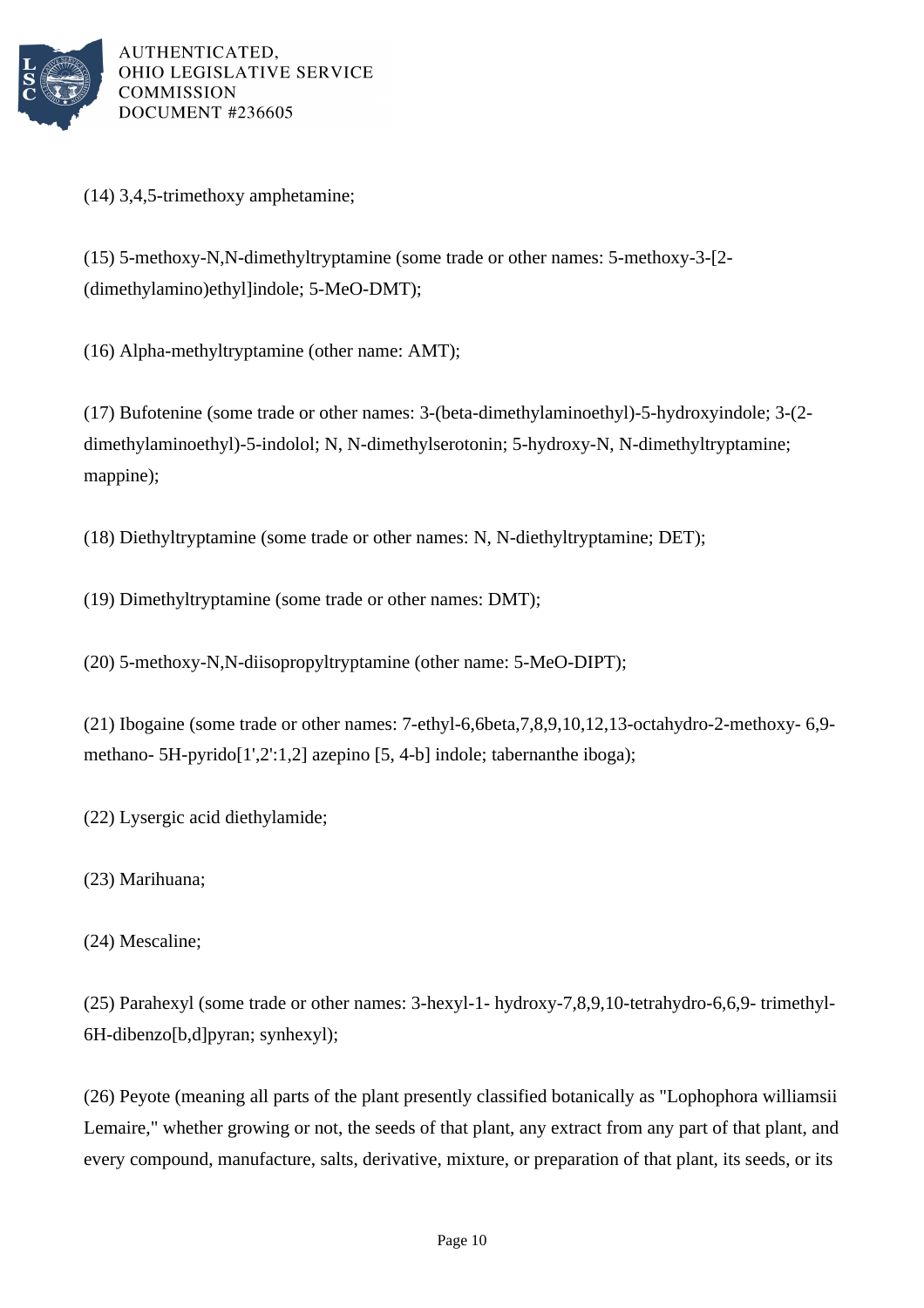

extracts);

(27) N-ethyl-3-piperidyl benzilate;

(28) N-methyl-3-piperidyl benzilate;

(29) Psilocybin;

(30) Psilocyn;

(31) Tetrahydrocannabinols (synthetic equivalents of the substances contained in the plant, or in the resinous extractives of Cannabis, sp. and/or synthetic substances, derivatives, and their isomers with similar chemical structure and pharmacological activity such as the following: delta-1- cis or trans tetrahydrocannabinol, and their optical isomers; delta-6-cis or trans tetrahydrocannabinol, and their optical isomers; delta-3,4-cis or trans tetrahydrocannabinol, and its optical isomers. (Since nomenclature of these substances is not internationally standardized, compounds of these structures, regardless of numerical designation of atomic positions, are covered.)), excluding any of the following:

(a) Tetrahydrocannabinols found in "hemp" and "hemp products" as those terms are defined in section 928.01 of the Revised Code; and

(b) Any other substance containing tetrahydrocannabinols as authorized in this chapter of the Administrative Code.

(32) N-ethyl-1- phenylcyclohexylamine (1-phenylcyclohexyl)ethylamine; N-(1phenylcyclohexyl)ethylamine; cyclohexamine; PCE);

 $(33)$  1-(1- phenylcyclohexyl)pyrrolidine (PCPy; PHP);

 $(34)$  1-[1-(2-thienyl)-cyclohexyl]- piperidine (2-thienyl analog of phencyclidine; TPCP; TCP);

(35) 1- $[1-(2-thienyl)$ cyclohexyl]pyrrolidine (some other names:  $TCPy)$ ;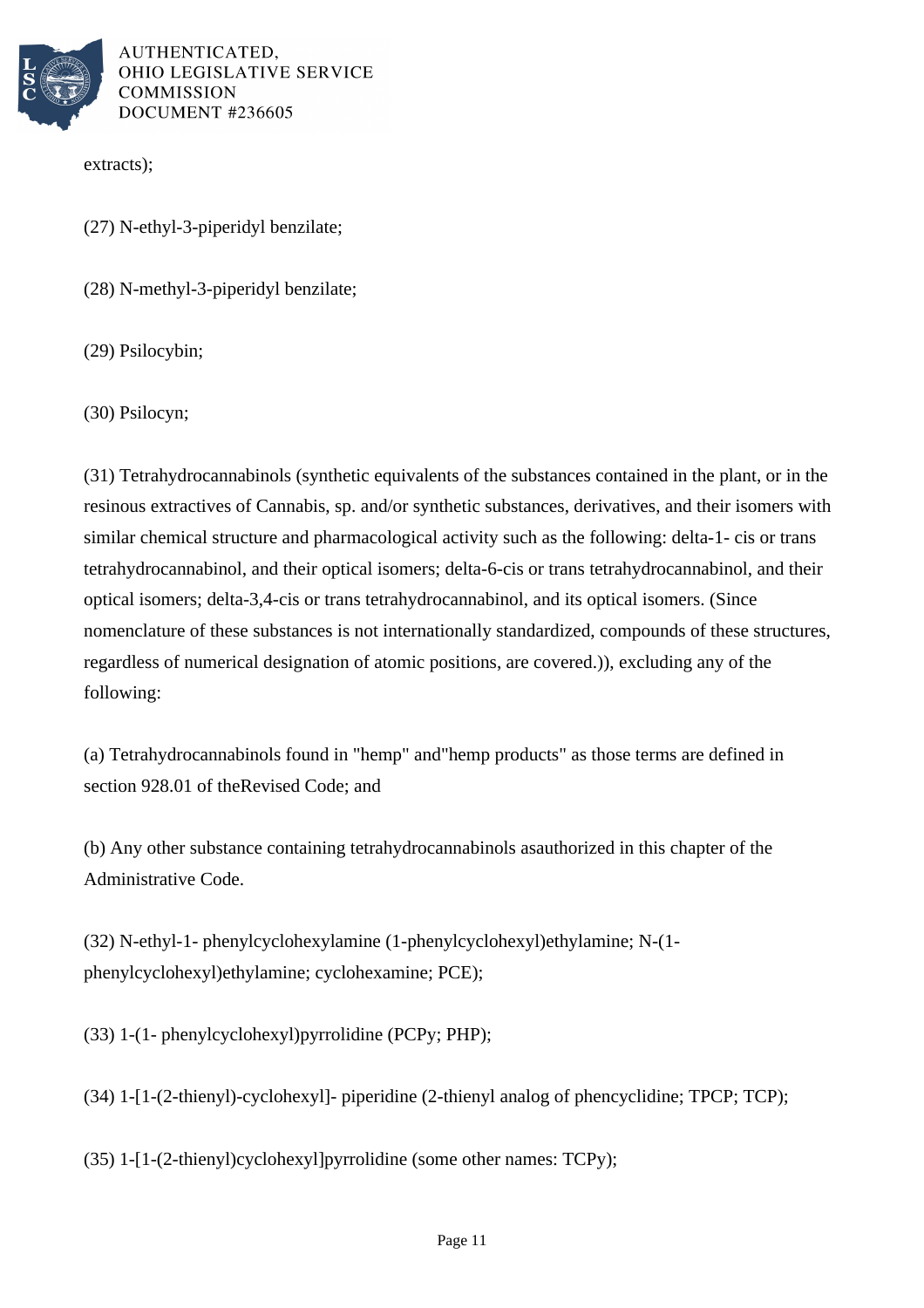

- (36) 4-methylmethcathinone (mephedrone);
- (37) 3,4-methylenedioxypyrovalerone (MDPV);
- (38) 3,4-Methylenedioxy-N-methylcathinone (Methylone);
- (39) Hashish;
- (40) Salvia divinorum;
- $(41)$  Salvinorin A;
- $(42)$  (1-pentylindol-3-yl)- $(2,2,3,3$ -tetramethylcyclopropyl)methanone  $(UR-144);$
- (43) 1-pentyl-3-(1-adamantoyl)indole (AB-001);
- (44) N-adamantyl-1-pentylindole-3-carboxamide (APICA, 2NE1);
- (45) N-(1-amino-3-methyl-1-oxobutan-2-yl)-1-(4-fluorobenzyl)-1H-indazole-3-carboxamide (AB-FUBINACA);
- (46) N-(1-amino-3,3-dimethyl-1-oxobutan-2-yl)-1-pentyl-1H-indazole-3-carboxamide (ADB-PINACA);

(47) N-adamantyl-1-pentylindazole-3-carboxamide (APINACA, AKB48);

(48) 2-ethylamino-2-(3-methoxyphenyl)cyclohexanone (methoxetamine);

- (49) N,N-diallyl-5-methoxytryptamine (5MeO-DALT);
- (50) [1-(5-fluoropentylindol-3-yl)]-(2,2,3,3-tetramethylcyclopropyl)methanone (5-fluoropentyl-UR-144; XLR11);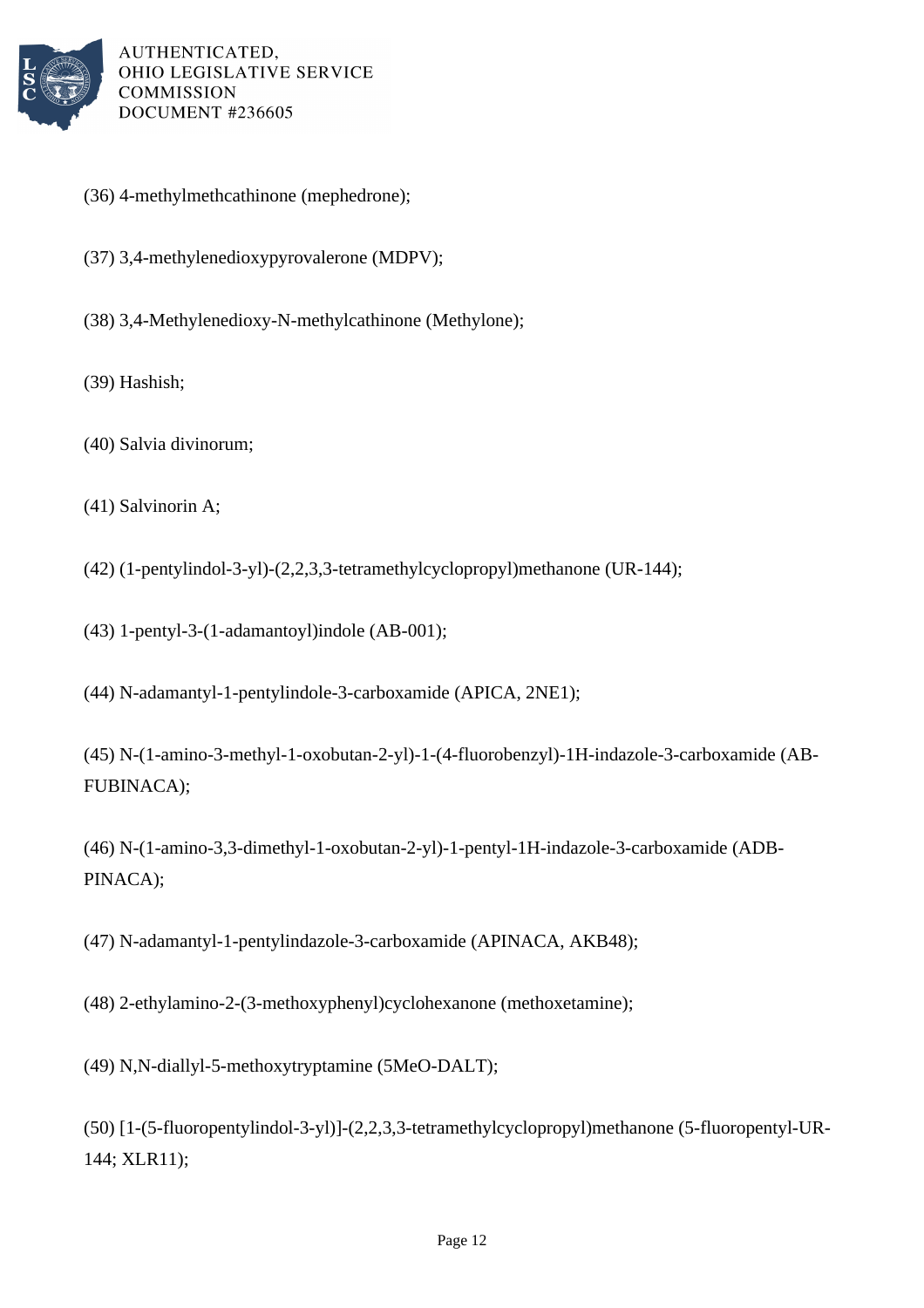

- $(51)$  [1-(5-chloropentylindol-3-yl)]-(2,2,3,3-tetramethylcyclopropyl)methanone  $(5$ -chloropentyl-UR-144);
- $(52)$  [1-(5-bromopentylindol-3-yl)]- $(2,2,3,3$ -tetramethylcyclopropyl)methanone  $(5$ -bromopentyl-UR-144);
- (53)  $\{1-[2-(4-morphism] \to \text{thy1}] \text{indol-3-y1}\}-(2,2,3,3-tetramethylcyclopropyl)$  methanone (A-796,260);
- (54) 1- $[N$ -methylpiperidin-2-yl)methyl]-3-(1-adamantoyl)indole (AM1248);
- (55) N-adamantyl-1-(5-fluoropentylindole)-3-carboxamide (5F-APICA, STS135);
- (56) 5-(2-aminopropyl)benzofuran (5-APB);
- (57) 6-(2-aminopropyl)benzofuran (6-APB);
- (58) 5-(2-aminopropyl)-2,3-dihydrobenzofuran (5-APDB);
- $(59)$  6- $(2$ -aminopropyl $)$ -2,3-dihydrobenzofuran $(6$ -APDB);
- (60) Benzothiophenylcyclohexylpiperidine (BTCP);
- (61) 2-(2,5-Dimethoxy-4-ethylphenyl)ethanamine  $(2C-E)$ ;
- (62) 2-(2,5-Dimethoxy-4-methylphenyl)ethanamine  $(2C-D);$
- (63) 2-(4-Chloro-2,5-dimethoxyphenyl)ethanamine  $(2C-C)$ ;
- (64) 2-(4-Iodo-2,5-dimethoxyphenyl)ethanamine (2C-I);
- $(65)$  2-[4-(Ethylthio)-2,5-dimethoxyphenyl]ethanamine  $(2C-T-2)$ ;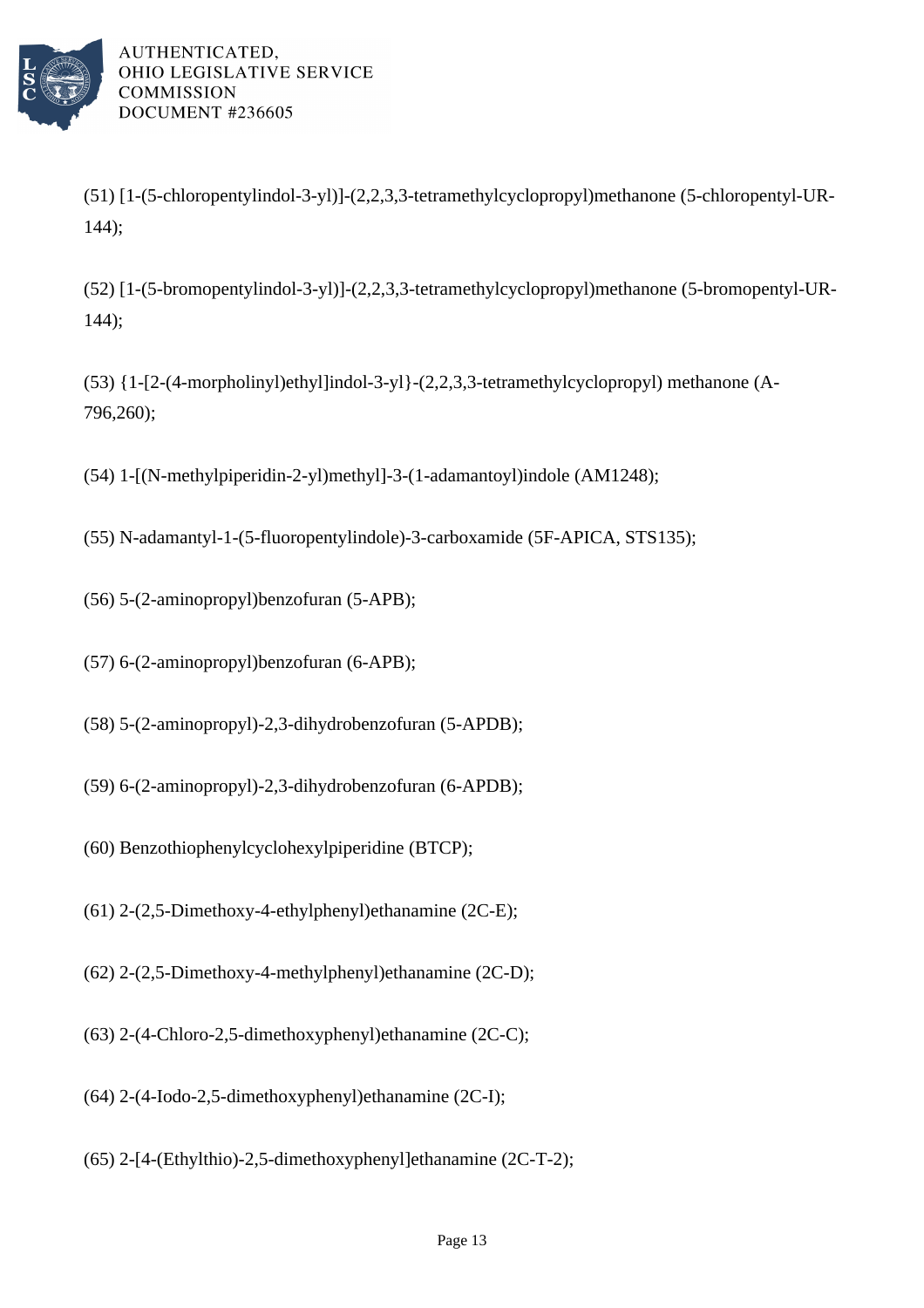

- $(66)$  2-[4-(Isopropylthio)-2,5-dimethoxyphenyl]ethanamine  $(2C-T-4)$ ;
- (67) 2-(2,5-Dimethoxyphenyl)ethanamine (2C-H);
- (68) 2-(2,5-Dimethoxy-4-nitro-phenyl)ethanamine  $(2C-N);$
- (69) 2-(2,5-Dimethoxy-4-(n)-propylphenyl)ethanamine  $(2C-P)$ ;
- (70) 4-methoxymethamphetamine (PMMA);
- (71)  $5,6$  Methylenedioxy-2-aminoindane (MDAI);
- (72) 5-iodo-2-aminoindiane (5-IAI);

(73) 2-(4-iodo-2,5-dimethoxyphenyl)-N- [(2-methoxyphenyl)methyl]ethanamine(25I-NBOMe);

(74) 2-(4-chloro-2,5-dimethoxyphenyl)-N-(2-methoxybenzyl)ethanamine (25C-NBOMe, 2C-C-NBOMe);

(75) 2-(4-bromo-2,5-dimethoxyphenyl)-N-(2-methoxybenzyl)ethanamine (25B-NBOMe, 2C-B-NBOMe);

(76) 4-methyl-N-ethylcathinone (4-MEC);

(77) 4-methyl-alpha-pyrrolidinopropiophenone (4-MePPP);

- (78) Alpha-pyrrolidinopentiophenone (alpha-PVP);
- (79) 1- $(1,3$ -benzodioxol-5-yl)-2-(methylamino)butan-1-one (butylone, bk-MBDB);
- (80) 2-(methylamino)-1-phenylpentan-1-one (pentedrone);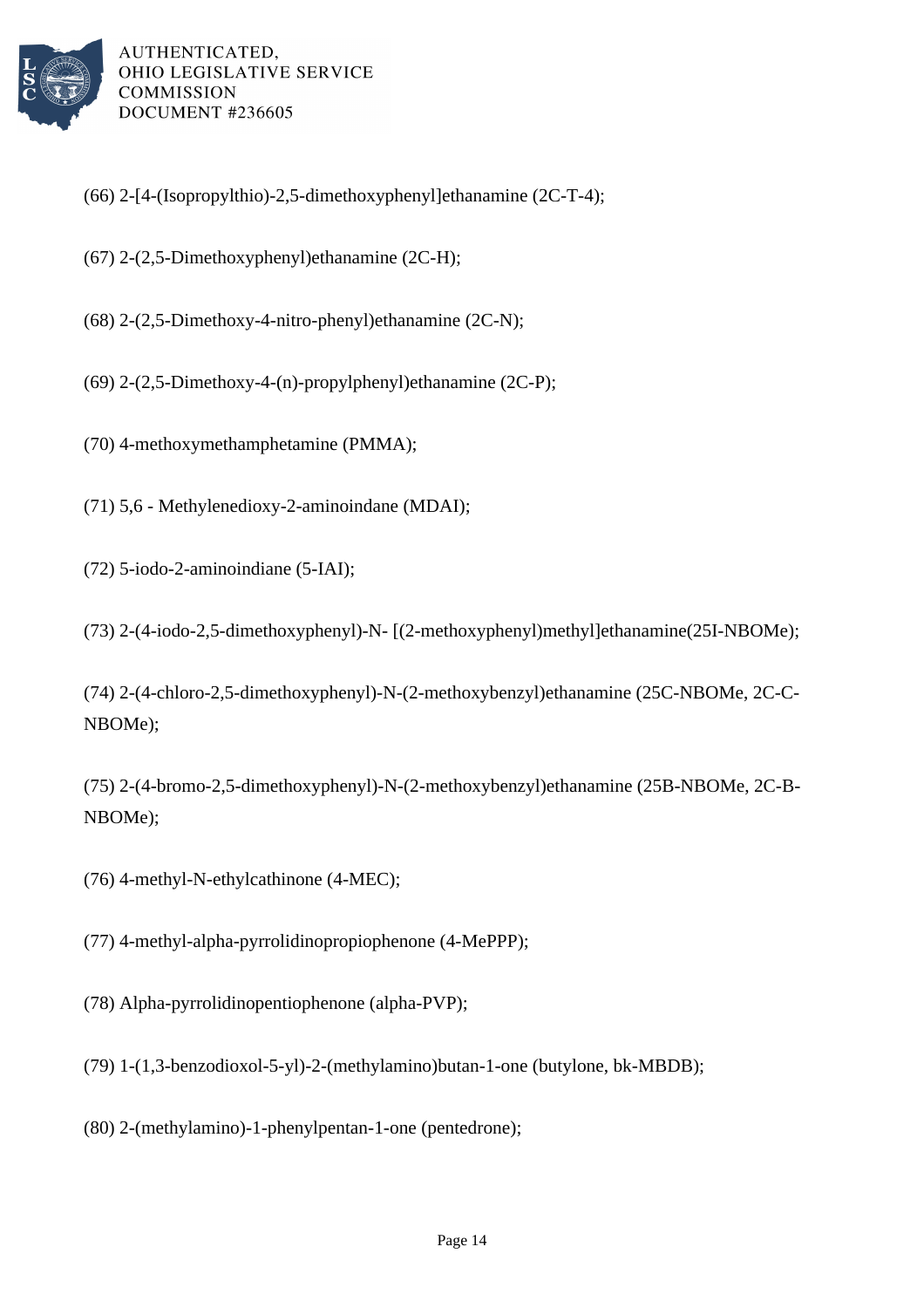

- $(81)$  1-(1,3-benzodioxol-5-yl)-2-(methylamino)pentan-1- one (pentylone, bk-MBDP);
- (82) 4-fluoro-N-methylcathinone (4-FMC; flephedrone);
- (83) 3-fluoro-N-methylcathinone (3-FMC);
- $(84)$  1-(naphthalen-2-yl)-2-(pyrrolidin-1-yl)pentan-1-one (naphyrone);
- (85) Alpha-pyrrolidinobutiophenone (alpha-PBP);
- (86) N-(1-amino-3-methyl-1-oxobutan-2-yl)-1-(cyclohexylmethyl)-1H-indazole-3-carboxamide (AB-CHMINACA);
- (87) N-(1-amino-3-methyl-1-oxobutan-2-yl)-1-pentyl-1H-indazole-3-carboxamide (AB-PINACA);
- (88) [1-(5-fluoropentyl)-1H-indazol-3-yl](naphthalen-1-yl)methanone (THJ-2201);
- (89) N-(1-amino-3,3-dimethyl-1-oxobutan-2-yl)-1-(cyclohexylmethyl)-1H-indazole-3-carboxamide, its optical, positional, and geometric isomers, salts and salts of isomers (Other names: MAB-CHMINACA; ADB-CHMINACA);
- (90) Diphenylprolinol (diphenyl(pyrrolidin-2-yl)methanol, D2PM);
- (91) Desoxypipradrol (2-benzhydrylpiperidine);
- (92) Synthetic cannabinoids unless specifically excepted or unless listed in another schedule, any material, compound, mixture, or preparation that contains any quantity of a synthetic cannabinoid found to be in any of the following chemical groups or any of those groups which contain any synthetic cannabinoid salts, isomers, or salts of isomers, whenever the existence of such salts, isomers, or salts of isomers is possible within the specific chemical groups:
- (a) Naphthoylindoles: any compound containing a 3-(1-naphthoyl)indole structure with or without substitution at the nitrogen atom of the indole ring by an alkyl, haloalkyl, alkenyl, cycloalkylmethyl,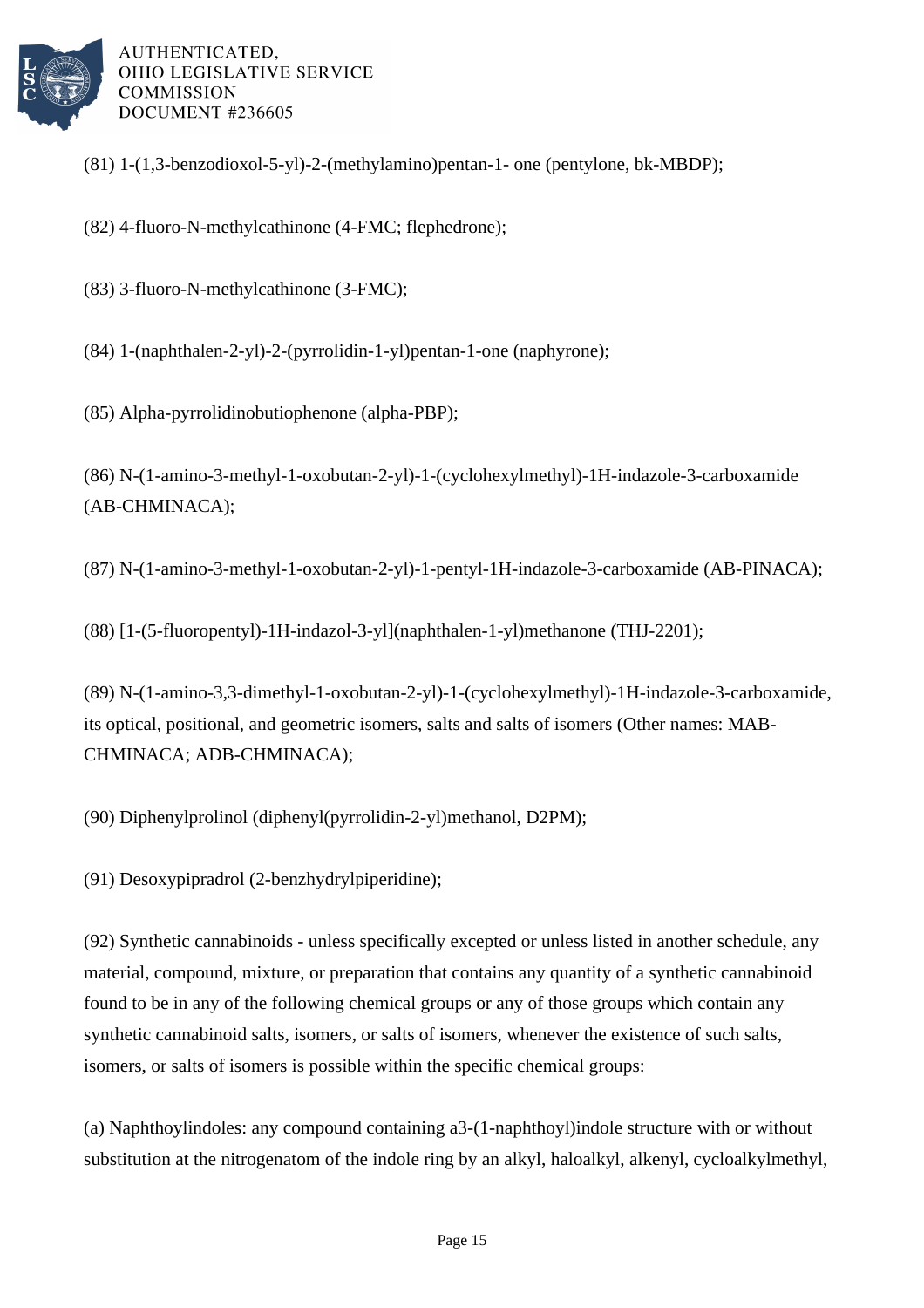

cycloalkylethyl, (N-methylpiperidin-2-yl)methyl, cyanoalkyl, (N-methylpyrrolidin-2-yl)methyl,  $(tetrahydropyran-4-yl)$ methyl,  $((N-methyl)-3-morpholinyl)$ methyl, or 2- $(4-morpholinyl)ethyl$ ethyl group, whether or not further substituted on the indole ring to any extent or whether or not substituted on the naphthyl group to any extent. Naphthoylindoles include, but are not limited to,  $1-[2-(4-1)]$ morpholinyl)ethyl]-3-(1-naphthoyl)indole (JWH-200); 1-(5-fluoropentyl)-3-(1-naphthoyl)indole  $(AM2201)$ , 1-pentyl-3-(1-naphthoyl)indole (JWH-018), and 1-butyl-3-(1-naphthoyl)indole (JWH-073).

(b) Naphthylmethylindoles: any compound containing a 1H-indol-3-yl-(1-naphthyl)methane structure with or without substitution at the nitrogen atom of the indole ring by an alkyl, haloalkyl, alkenyl, cycloalkylmethyl, cycloalkylethyl, (N-methylpiperidin-2-yl)methyl, cyanoalkyl, (Nmethylpyrrolidin-2-yl)methyl, (tetrahydropyran-4-yl)methyl, ((N-methyl)-3-morpholinyl)methyl, or 2-(4-morpholinyl)ethyl group, whether or not further substituted on the indole ring to any extent or whether or not substituted on the naphthyl group to any extent. Naphthylmethylindoles include, but are not limited to, (1-pentylindol-3-yl)(1-naphthyl)methane (JWH-175). 

(c) Naphthoylpyrroles: any compound containing a 3-(1-naphthoyl)pyrrole structure with or without substitution at the nitrogen atom of the pyrrole ring by an alkyl, haloalkyl, alkenyl, cycloalkylmethyl, cycloalkylethyl, (N-methylpiperidin-2-yl)methyl, cyanoalkyl, (N-methylpyrrolidin- 2-yl)methyl, (tetrahydropyran-4-yl)methyl, ((N-methyl)-3-morpholinyl)methyl, or 2-(4- morpholinyl)ethyl group, whether or not further substituted on the pyrrole ring to any extent or whether or not substituted on the naphthyl group to any extent. Naphthoylpyrroles include, but are not limited to, 1-hexyl-2-phenyl-4- $(1$ -naphthoyl)pyrrole  $(JWH-147)$ .

(d) Naphthylmethylindenes: any compound containing a naphthylmethylideneindene structure with or without substitution at the 3-position of the indene ring by an alkyl, haloalkyl, alkenyl, cycloalkylmethyl, cycloalkylethyl, (N-methylpiperidin-2-yl)methyl, cyanoalkyl, (N-methylpyrrolidin-2-yl)methyl, (tetrahydropyran-4-yl)methyl, ((N-methyl)-3-morpholinyl)methyl, or 2-(4morpholinyl)ethyl group, whether or not further substituted on the indene group to any extent or whether or not substituted on the naphthyl group to any extent. Naphthylmethylindenes include, but are not limited to,  $(1-[3-pentyl)-1H-inden-1-ylidene)$ methyl $[naphthalene (JWH-176)$ .

(e) Phenylacetylindoles: any compound containing a 3-phenylacetylindole structure with or without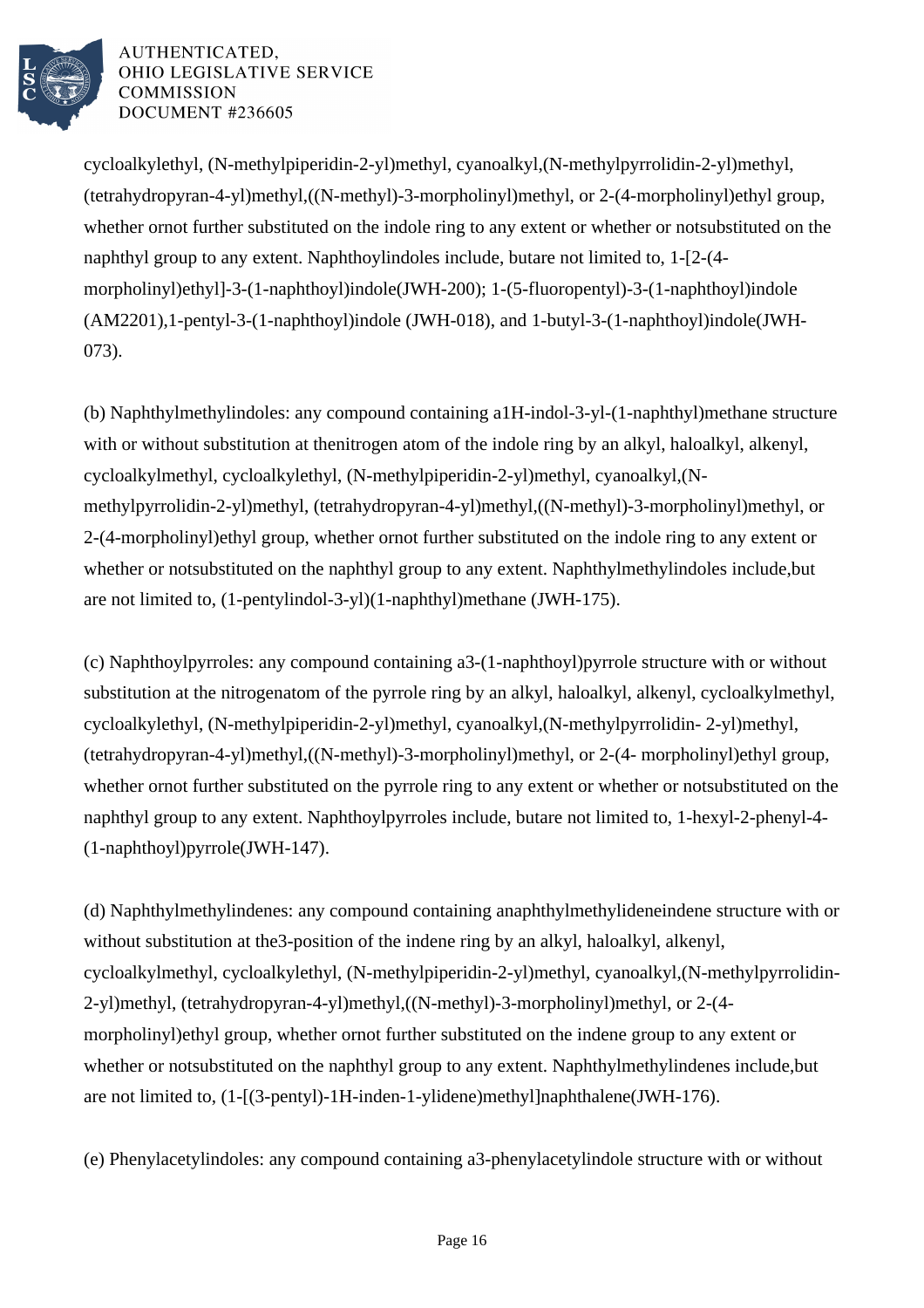

substitution at the nitrogen atom of the indole ring by an alkyl, haloalkyl, alkenyl, cycloalkylmethyl, cycloalkylethyl, (N-methylpiperidin-2-yl)methyl, cyanoalkyl, (N-methylpyrrolidin-2-yl)methyl, (tetrahydropyran-4-yl)methyl, ((N-methyl)-3-morpholinyl)methyl, or 2-(4-morpholinyl)ethyl group, whether or not further substituted on the indole ring to any extent or whether or not substituted on the phenyl group to any extent. Phenylacetylindoles include, but are not limited to, 1-pentyl-3-(2 methoxyphenylacetyl)indole (JWH-250), and 1-(2-cyclohexylethyl)-3-(2 methoxyphenylacetyl)indole (RCS-8); 1-pentyl-3-(2-chlorophenylacetyl)indole (JWH-203).

(f) Cyclohexylphenols: any compound containing a 2-(3-hydroxycyclohexyl)phenol structure with or without substitution at the 5-position of the phenolic ring by an alkyl, haloalkyl, alkenyl, cycloalkylmethyl, cycloalkylethyl, (N-methylpiperidin-2-yl)methyl, cyanoalkyl, (N-methylpyrrolidin-2-yl)methyl, (tetrahydropyran-4-yl)methyl, ((N-methyl)-3-morpholinyl)methyl, or 2-(4morpholinyl)ethyl group, whether or not further substituted on the cyclohexyl group to any extent. Cyclohexylphenols include, but are not limited to, 5-(1,1-dimethylheptyl)-2-[(1R,3S)-3 hydroxycyclohexyl]-phenol (some trade or other names: CP-47,497) and 5-(1,1-dimethyloctyl)-2- $[(1R,3S)-3-hydroxycyclohexy1]-phenol (some trade or other names: canna bicyclohexarol; CP-$ 47,497 C8 homologue).

 $(g)$  Benzoylindoles: any compound containing a 3-(1-benzoyl) indole structure with or without substitution at the nitrogen atom of the indole ring by an alkyl, haloalkyl, alkenyl, cycloalkylmethyl, cycloalkylethyl, (N-methylpiperidin-2-yl)methyl, cyanoalkyl, (N-methylpyrrolidin-2-yl)methyl, (tetrahydropyran-4-yl)methyl, ((N-methyl)-3-morpholinyl)methyl or 2-(4-morpholinyl)ethyl group, whether or not further substituted on the indole ring to any extent or whether or not substituted on the phenyl group to any extent. Benzoylindoles include, but are not limited to, 1-pentyl-3-(4 methoxybenzoyl)indole (RCS-4), 1-[2-(4-morpholinyl)ethyl]-2-methyl-3-(4-methoxybenzoyl)indole (Pravadoline or WIN 48, 098).

(93) Quinolin-8-yl 1-pentyl-1H-indole-3-carboxylate (PB-22; QUPIC);

(94) Quinolin-8-yl 1-(5-fluoropentyl)-1H-indole-3-carboxylate (5-fluoro-PB-22; 5F-PB-22);

(95) Except as otherwise provided in this rule, any compound that meets at least three of the following cannabinoid pharmacophore requirements to bind at the CB1 and CB2 receptors, as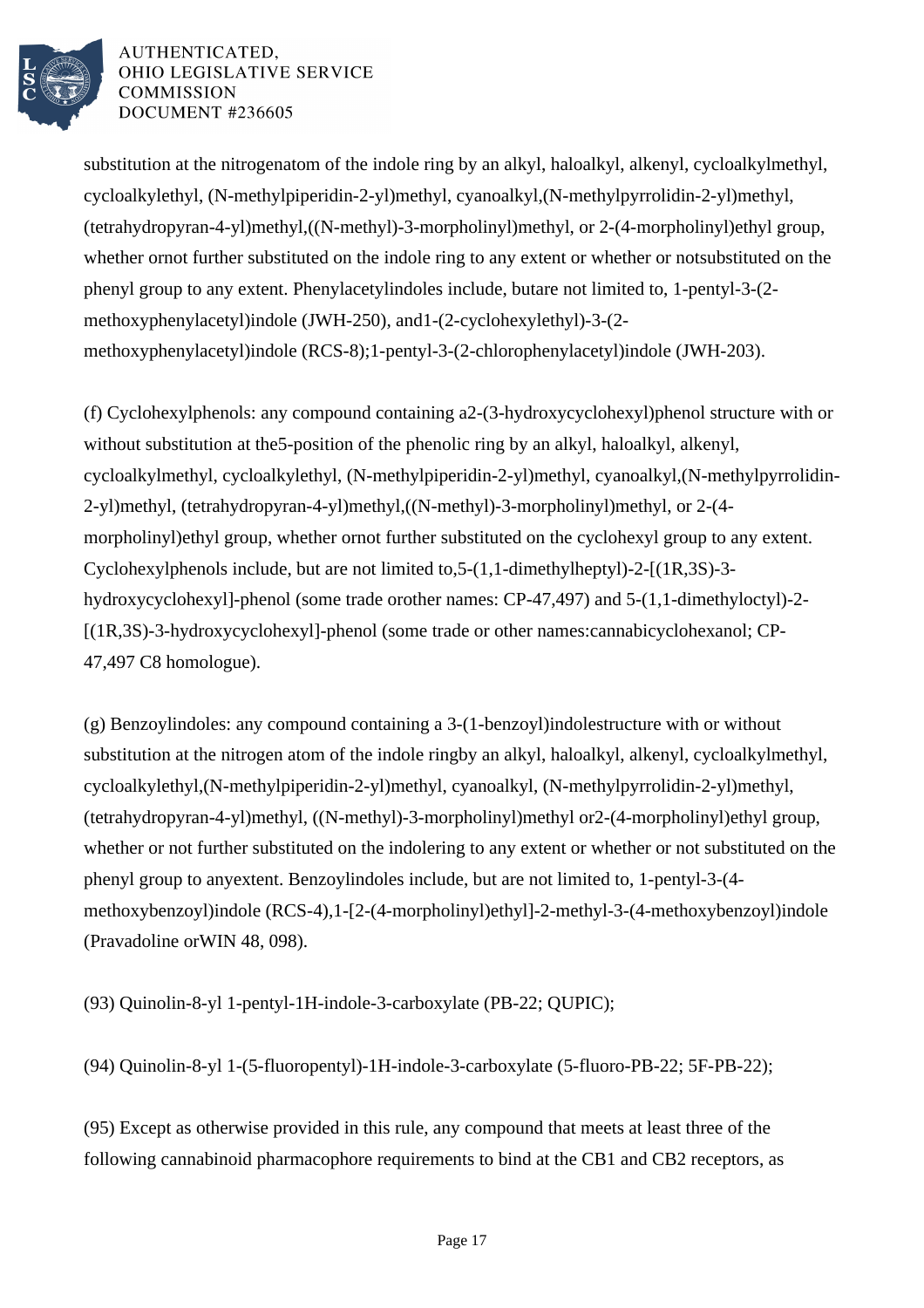

identified by a report from an established forensic laboratory:

(a) A chemical scaffold consisting of substituted or non-substituted ring structures that facilitate binding of required elements (such as: indole compounds, indazoles, benzimidazoles or other ring types);

(b) Alkyl or aryl side chain off the chemical scaffold providing hydrophobic interaction with the CB1 and CB2 receptors;

(c) Carbonyl or ester or equivalent for hydrogen bonding;

(d) Cyclohexane, naphthalene ring, substituted butanamide or equivalent for steric requirements for CB1 and CB2 receptor binding.

## (E) Depressants

Any material, compound, mixture, or preparation that contains any quantity of the following substances having a depressant effect on the central nervous system, including their salts, isomers, and salts of isomers, unless specifically excepted under federal drug abuse control laws, whenever the existence of these salts, isomers, and salts of isomers is possible within the specific chemical designation:

# (1) Mecloqualone;

# (2) Methaqualone;

(3) Except as listed in rule 4729:9-1-03 of the Administrative Code, gamma-hydroxybutyric acid (some other names include GHB; gamma-hydroxybutyrate; 4-hydroxybutyrate; 4-hydroxybutanoic acid; sodium oxybate; sodium oxybutyrate);

(4) Etizolam  $(4-(2-chlorophenyl)-2-ethyl-9-methyl-6H-thieno[3,2-f][1,2,4]triazolo[4,3-d)$ a][1,4]diazepine);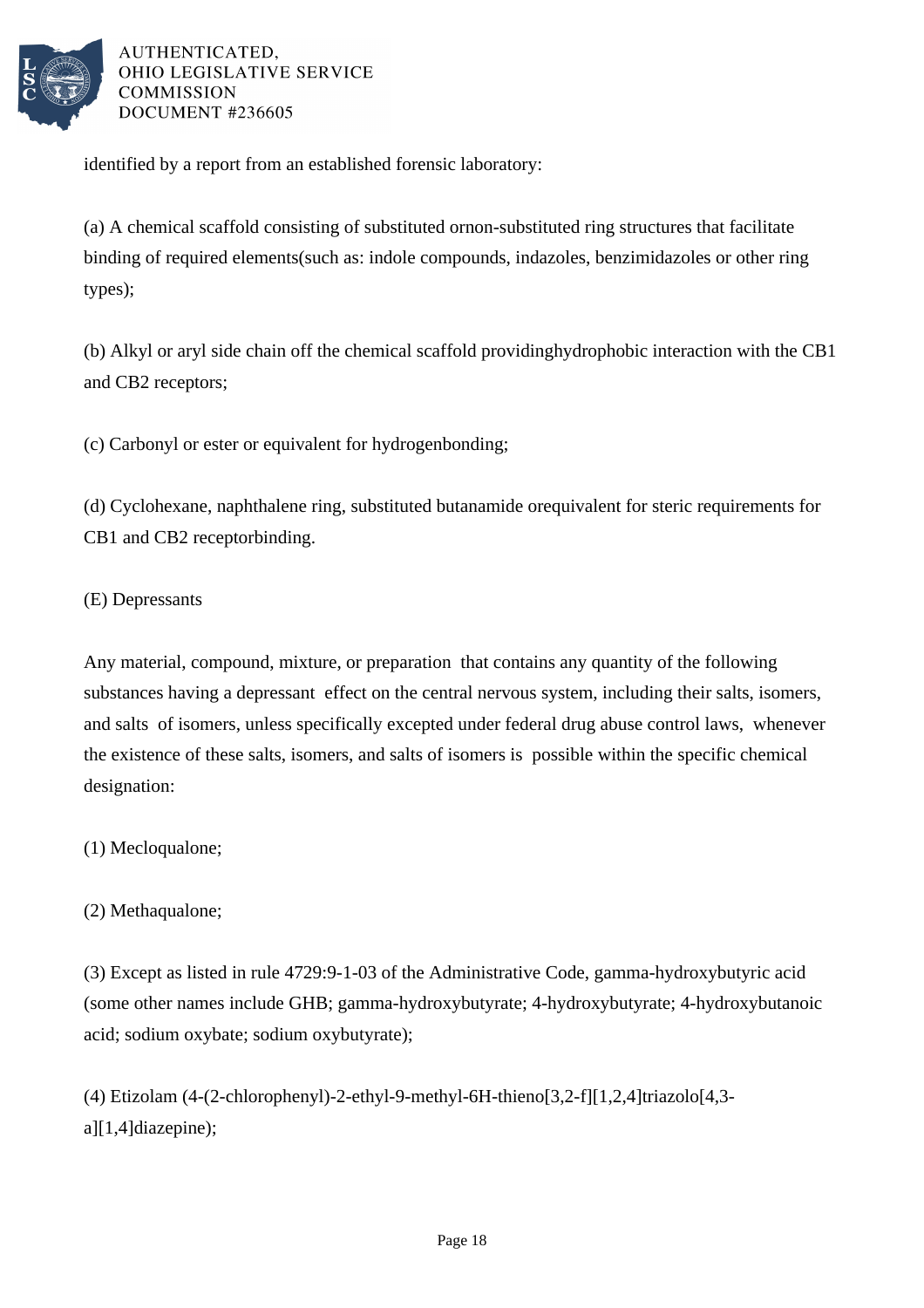

(5) Except as otherwise provided in this chapter, any compound that contains the following structural requirements of a benzodiazepine pharmacophore, as identified by a report from an established forensic laboratory:

A core structure consisting of a benzene ring fused to the seven-membered diazepine ring with a 5aryl substituent aka 5-aryl-1,4-benzodiazepine for binding to the GABA receptor. Regardless of impact on the lipophilic properties of the compound, a benzodiazepine pharmacophore may contain a variety of functional groups including, but not limited to, aldehydes, ketones, esters, and amides.

This paragraph only applies to a compound that has not been approved for medical use by the United States food and drug administration.

## (F) Stimulants

Unless specifically excepted or unless listed in another schedule, any material, compound, mixture, or preparation that contains any quantity of the following substances having a stimulant effect on the central nervous system, including their salts, isomers, and salts of isomers:

(1) Aminorex (some other names: aminoxaphen; 2-amino-5-phenyl-2-oxazoline; or 4,5-dihydro-5phenyl-2-oxazolamine);

(2) N-Benzylpiperazine (some other names: BZP, 1-benzylpiperazine);

(3) Cathinone (some trade or other names: 2-amino-1-phenyl-1-propanone, alphaaminopropiophenone, 2-aminopropiophenone, and norephedrone);

(4) Fenethylline;

(5) Methcathinone (some other names: 2-(methylamino)-propiophenone; alpha- (methylamino)propiophenone; 2-(methylamino)-1-phenylpropan-1-one; alpha-Nmethylaminopropiophenone; monomethylpropion; ephedrone; N-methylcathinone; methylcathinone; AL-464; AL-422; AL-463 and UR1432), its salts, optical isomers and salts of optical isomers;